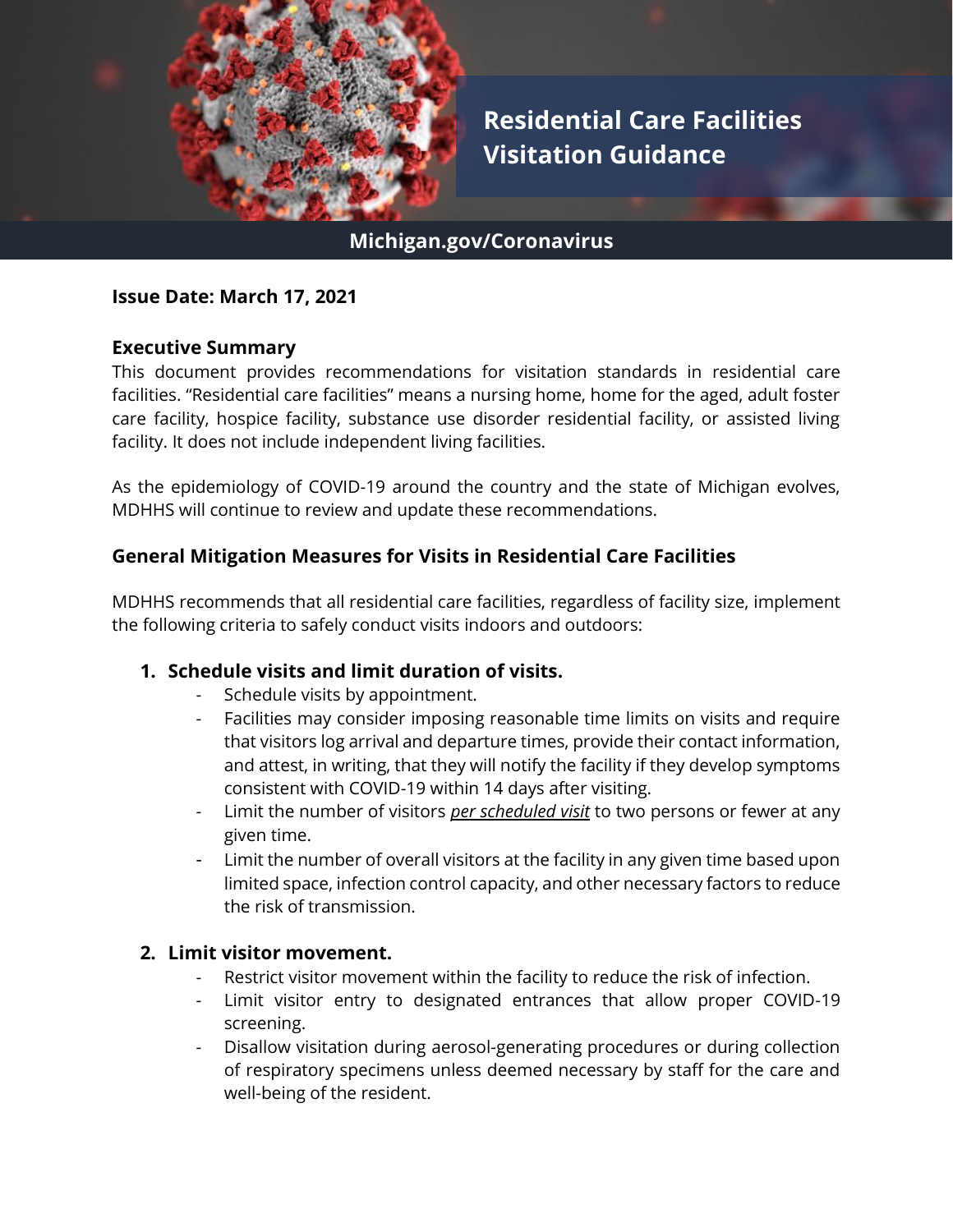- Make accommodations to support visitation for residents who share a room with another resident.
- Prohibit indoor visits to residents who are in isolation or quarantine due to known or suspected exposure to COVID-19. Facilities should support and accommodate other visitation arrangements in these instances (window visits, virtual visits, etc.).

## **3. Conduct health screenings.**

- Perform a health evaluation of all visitors each time the visitor seeks to enter the facility and deny entry to visitors who do not meet the evaluation criteria.
- Screenings could include tests for fever (≥100.4°F), other symptoms consistent with COVID-19, and known exposure to someone with COVID-19.
- Facilities should restrict anyone with fever, symptoms, or known COVID-19 exposure from entering the facility.
- Post signage at all visitor entrances instructing that visitors must be assessed for symptoms of COVID-19, will, if applicable, be required to test before entry, and instruct persons who have symptoms of COVID-19 to not enter the facility.

## **4. Wear masks and follow safe hygiene practices.**

- Exclude visitors who are unwilling or unable to wear a face mask for the duration of their visit or follow hand hygiene requirements, and instead encourage those persons to use video or other forms of remote visitation.
- Require visitors to wear appropriate PPE, and comply with the facility's visitor PPE requirements based on applicable infection control protocols.
- Educate visitors on additional PPE use requirements for visitors beyond a face mask, if any. The facility should supply the visitor with the additional PPE. Entry should not be denied based on a visitor not having the additional PPE required by the facility.
- Make hand sanitizer and/or hand washing facilities safely available to visitors and post educational materials on proper hand washing and sanitization.

# **5. Practice physical distancing.**

- Implement physical distancing requirements that limit or restrict physical contact with residents and employees during indoor and outdoor visits with limited exceptions:
	- o Compassionate care visits may involve physical contact with a resident if the visitors are wearing appropriate PPE and the time spent within 6 feet of the resident is no longer than 15 minutes.
	- o If the resident is fully vaccinated, he or she can choose to have close contact (including touch) with their visitor while wearing a well-fitting face mask and performing hand-hygiene before and after.
- Advise residents and visitors to not share food.